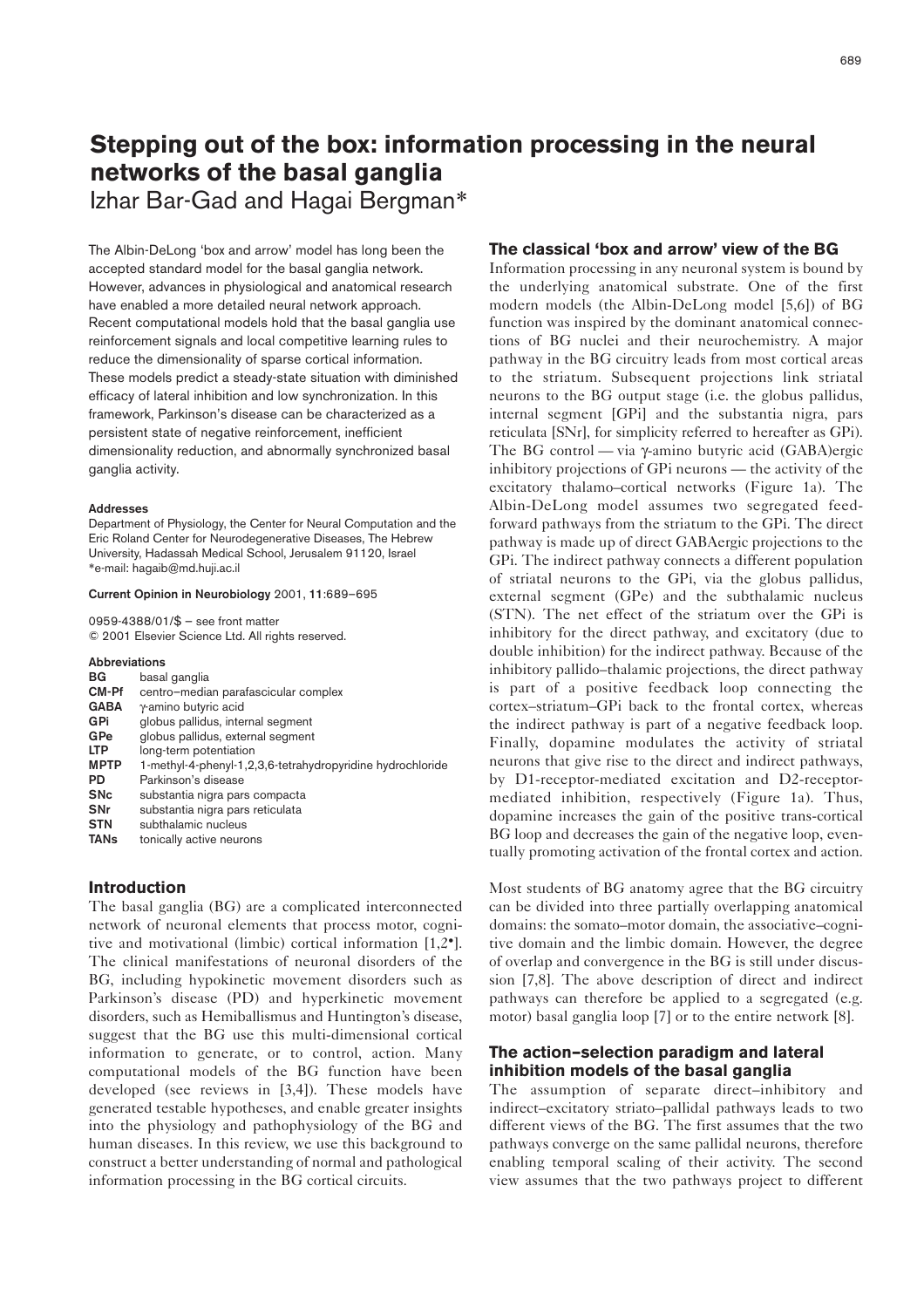



The 'box and arrow' models of BG circuitry. **(a)** The Albin-DeLong model of BG circuitry. The figure provides a schematic outline of the basic circuitry and the transmitters in the BG. Black lines represent glutamatergic connections, gray lines represent GABAergic connections and dashed gray lines represent dopaminergic connections. Lines ending in squares represent inhibitory connections (GABA, D2 receptors), and lines ending in triangles show excitatory connections (glutamate, D1 receptors). **(b)** Less schematic 'box and arrow' diagram of BG circuitry. Lines ending in circles represent modulatory dopaminergic connections. Str, striatum; s, striosomes; PPN, pedunculopontine nucleus; SC, superior colliculus; in: parvalbumin positive GABAergic interneurons.

populations of pallidal neurons. When actions or voluntary movements are generated by cortical mechanisms, the indirect pathway acts broadly, mainly through the divergent STN–GPi projections [9], to inhibit competing motor programs. Simultaneously, the direct pathway focally removes the inhibition from the desired movement or action [10,11].

The BG also uses surround or lateral inhibition to generate focal activation. Most BG neurons form extensive collateral connections within their nuclei of origin [12•]. Because both striatal and GPi neurons use GABA as their main neurotransmitter, the collateral system serves as a lateral inhibition network. Moreover, the inhibitory parvalbumin positive GABAergic interneurons provide another efficient substrate for lateral inhibition in the striatum [2°,13]. Indeed, many models of BG function have been influenced by this strong anatomical lateral connectivity, and assume strong functional mutual inhibition between striatal neurons or domains [14••].

# **Alterations in discharge rate of BG neurons and pathophysiology of movement disorders**

Despite the arguments regarding the precise nature of BG processing, the Albin-DeLong 'box and arrow' model has generally been accepted as the core model for BG function. The main achievement of this model lies in accounting for pathophysiological mechanisms of both hypokinetic and hyperkinetic movement disorders. The model predicts an enhanced tonic inhibition of the thalamo–cortical circuitry in hypokinetic disorders and a

diminished amount of inhibition of these circuits in hyperkinetic disorders [6]. The scaling versus the focusing schools of thought are usually incorporated into the model, which suggests that hypokinetic and hyperkinetic movement disorders represent over- or under-activity of neuronal circuits performing more or less scaling or focusing, respectively [15••]. The model has received apparent support from the findings that STN and GPi firing rates are increased in PD [6]. Moreover, it has been shown that inactivation of these nuclei can ameliorate the motor symptoms in Parkinsonian animals [16] and human patients [17].

# **The BG network is more complicated than the BG models**

Although many experimental findings are in agreement with the Albin-DeLong model, accumulating evidence challenges this classical view in several respects. First, neurons in the BG show extensive collateral connectivity [12<sup>•</sup>] and additional internal and external (e.g. to brainstem nuclei) projections [2<sup>•</sup>] that are incompatible with the simplified classical view. Second, recent studies indicate that: D1 and D2 receptors co-localize on striatal neurons [18<sup>••</sup>]; all striatal neurons projecting to GPi also project to GPe [2•,19]; and D1/D2 activation cannot simply be described as purely excitatory or inhibitory, respectively [20•]. Third, lesions of the GPi not only ameliorate the hypokinetic clinical characteristics of PD, but also alleviate hyperkinetic disturbances; and lesions in the thalamus do not lead to PD-like motor symptoms [21]. Fourth and finally, physiological studies do not reveal strong inhibition between BG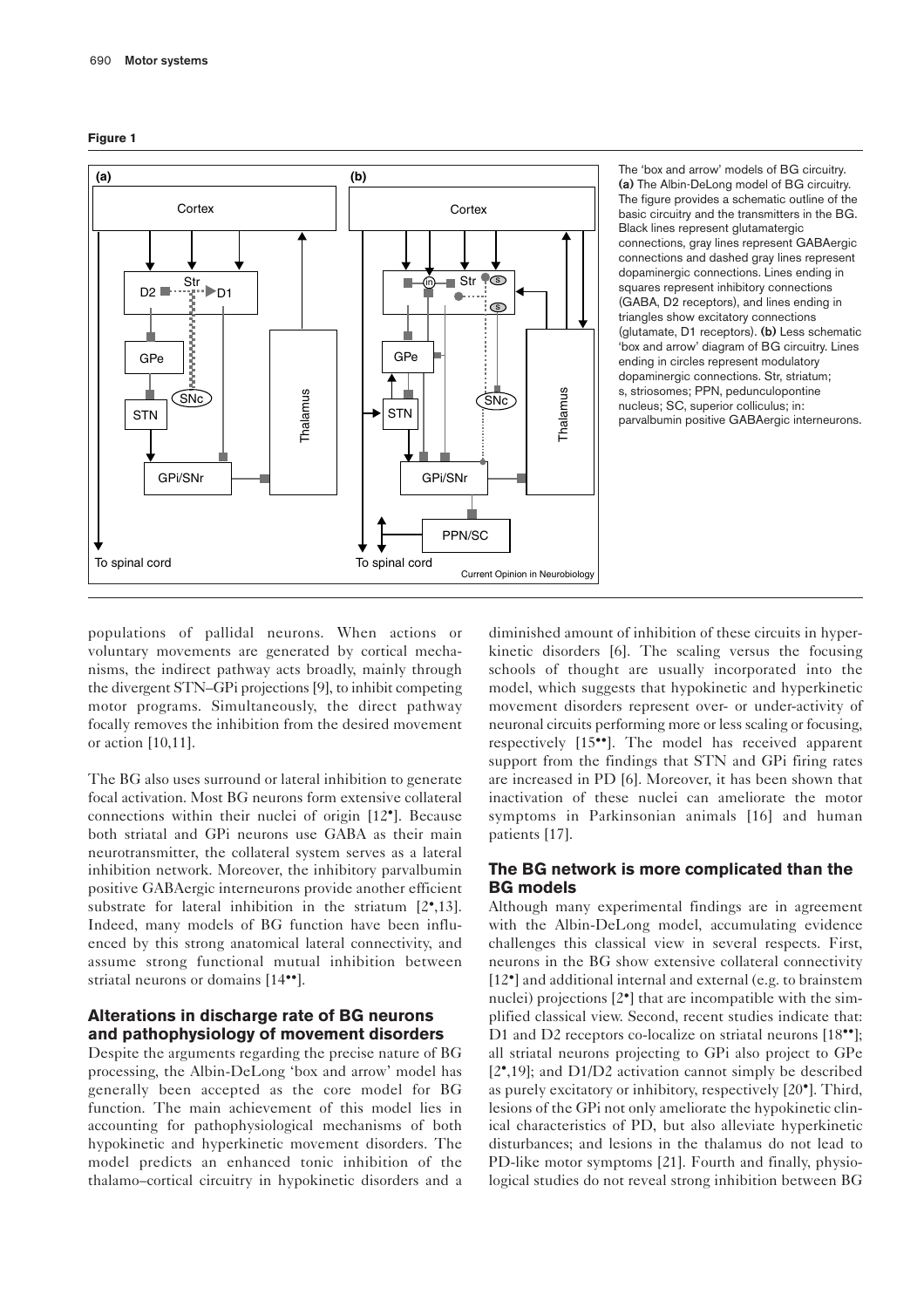neighboring neurons [22,23••] as predicted by recent expansions of the Albin-DeLong model (e.g. action–selection or lateral inhibition models).

A possible solution to the accumulating new physiological and anatomical data is to incorporate these new findings into a more complex model with more boxes and arrows (Figure 1b). However, the complex anatomical and physiological structure of each of the neurons in the BG network calls for a new approach that will use the recent advances of neural computation methods.

# **Sparse information is transmitted from the cortex to the BG**

The mutual inhibition models and the focusing (action–selection) models predict strong lateral inhibitory interactions between BG neurons. These inhibitory processes should be characterized by inhibitory postsynaptic potentials, and by negative correlation or suppression of firing of one neuron by the firing of another neuron in multiple neuron recordings. This prediction, however, has not been borne out by physiological intracellular studies. No evidence has been found for functional synaptic interactions between striatal projection neurons ([22], but see also [24]). Similarly, multiple neuron recordings have failed to reveal correlations between the spiking activity of simultaneously recorded pallidal neurons [23<sup>••</sup>].

A possible reason for the lack of BG correlation is sparse cortico–BG connectivity. The cortico–striatal–pallidal pathway is anatomically characterized by a high degree of numerical reduction. The number of striatal neurons is two orders of magnitude less than the number of cortical neurons projecting to the striatum, and an additional reduction of the same magnitude occurs from the striatum to the GPi [8,25]. Recent studies indicate that the anatomy of the cortico–striatal pathways is heterogeneous and discontinuous, and that individual cortical foci give rise to multiple and separate sites of striatal innervation [26–28]. Quantitative analysis of single neuron tracing reveals a low degree of cortical input sharing by nearby striatal neurons [29,30••]. Moreover, the cortico–striatal physiological message is not a simple read-out of the cortical state [31••]. Finally, many recent anatomical and physiological studies concur that the main circuits passing through the BG remain separate under normal conditions [7,23••,32]. Thus, despite the huge numerical reduction from the cortex to the GPi, GPi activity probably represents an optimally compressed (uncorrelated) version of distinctive features of cortical information.

## **Reinforcement learning models of the BG**

Most brain dopamine is generated by midbrain dopaminergic neurons, projecting to the striatum. The central role of dopamine in controlling motivation and learning has been known for many years [33], however, most 'box and arrow' models of the BG have overlooked the relationships between dopamine and learning in normal BG function. The outstanding series of physiological experiments by





The reinforcement driven dimensionality reduction neural network model of the main axis of the BG. The model is composed of a three-layered feed-forward network simulating the cortico–striato–pallidal circuit with lateral inhibitory connections at the intermediate (striatum) and output (pallidum) layers. Neuronal layers that are not included in the current model are shown as boxes. A reinforcement (dopaminergic) signal is provided at the intermediate (striatal) layer. Arrowhead black connections represent glutamatergic excitatory synapses, square-head gray connections represent GABAergic inhibitory synapses and round-head broken-line connections represent dopaminergic modulatory synapses.

Schultz (see [34]) revealed that the dopaminergic signal is best characterized as relating to the differences between the animal's predictions and reality. Thus, dopaminergic neurons respond to perceived differences between predictions and reality with an enhanced firing rate, which is shifted to the earliest prediction of future reward. Furthermore, a suppression of firing occurs when a predicted reward fails to occur. Tonically active neurons (TANs), probably the cholinergic interneurons of the striatum, show similar responses for predicted and unpredicted rewards [27]. This behavior resembles that of the 'critic' in reinforcement temporal delay learning models [35]. The temporal delay learning models are based on the actor–critic architecture. The actor (controller) provides a control signal to the environment (controlled system) that provides a feedback signal to the actor. The critic produces evaluative or reinforcement feedback to the actor by observing the consequences of the actor's behavior on the environment. In a learning process, the critic adjusts the actor's behavior so as to maximize the total amount of future rewards (reinforcements). The cortex–BG–cortex axis is therefore modeled as the 'actor' and the dopaminergic (and cholinergic) neurons as the 'critic' or the provider of the teaching signal (henceforth the reinforcement signal) [34,36].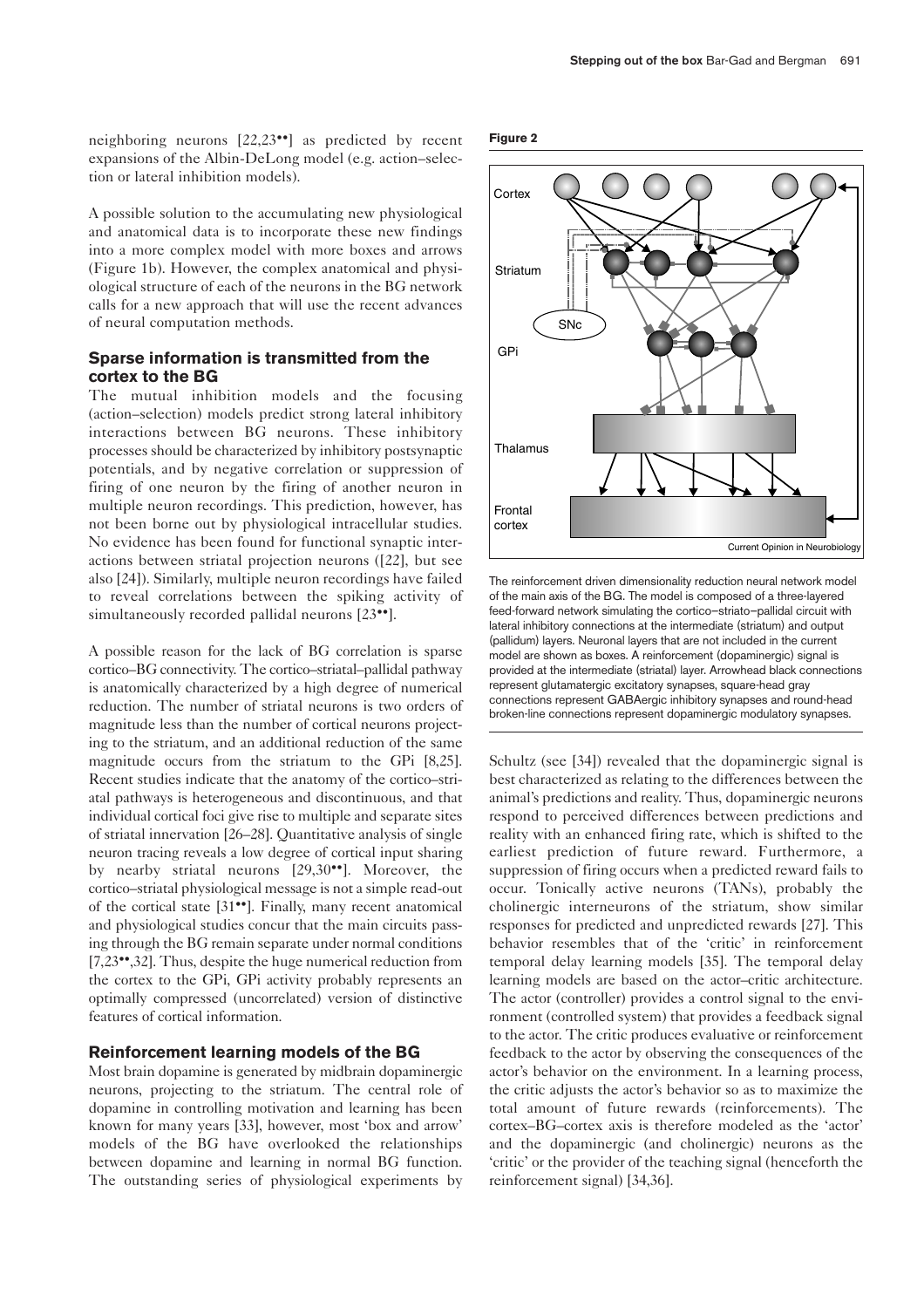## **Table 1**

#### **Hebbian and anti-Hebbian learning rules.**

| Presynaptic and post-<br>synaptic activity | Synaptic efficacy<br>Hebbian learning | Anti-Hebbian learning |
|--------------------------------------------|---------------------------------------|-----------------------|
| Synchronous                                | Increase                              | Decrease              |
| Asynchronous                               | Decrease                              | Increase              |

The table represents Stent's modification of Hebb's rule: synchronous (or conjunctive) firing of the presynaptic and postsynaptic neurons (within a 100–500 ms time window) increases the efficacy of the synapse between these neurons in Hebbian learning and decreases the efficacy of that synapse in anti-Hebbian learning. Non-simultaneous (asynchronous) firing has opposite effects. In mathematical terms, Hebb's rule can be expressed as  $\Delta w_{ij} = \eta \bullet [x_i \bullet y_j],$  where *x* and *y* are the differences between the presynaptic and postsynaptic activity and their respective averages, *i* and *j* are indexes of the presynaptic and postsynaptic neurons, *w* is the synaptic efficacy (i.e. the probability of the presynaptic neuron to induce action potentials in the postsynaptic cell),  $w_{ii} \ge 0$  for excitatory synapses and  $w_{ii} \le 0$  for inhibitory synapses, and  $\eta$  is a scaling factor that regulates the learning rate. Physiologically speaking, Hebbian learning 'rewards a job well done' and vice versa. In an excitatory synapse, the desired effect is activation of the postsynaptic cell by the presynaptic cell. Thus, a synchronous activation causes an increase in synaptic efficacy. However, for an inhibitory synapse the desired effect is a suppression of the activity of the postsynaptic cell by the presynaptic activity. Therefore, conjunctive activity of the presynaptic and postsynaptic neurons represents a 'failure' of the inhibitory synapse and the Hebbian learning rule causes a mathematical increase in synaptic efficacy (e.g. from –100 to –50 arbitrary units of synaptic efficacy) that is equivalent to a physiological decrease in the efficacy of the inhibitory synapse. Anti-Hebbian learning causes a mathematical decrease (equal to a physiological increase) in the efficacy of the inhibitory synapse following synchronous activation. This increased physiological efficacy of inhibitory synapses can lead to decorrelation of presynaptic and postsynaptic activity.

Actor–critic models predict that the reinforcement signal will modulate synaptic transmission in the actor. Indeed, plastic changes in the morphology of BG synapses occur after dopamine depletion [37]. Physiological studies show that both the dopaminergic [38,39••] and the cholinergic [40] signals modulate the access of cortical input to striatal projection neurons. Moreover, as predicted by reinforcement learning models, BG neurons significantly change their discharge as a function of the prediction of future reward [41,42•,43] and during different phases of learning [44].

## **Dimensionality reduction neural networks**

Reinforcement learning models emphasize the position of the BG in normal behavior; however, the role of the BG in the pathophysiology of movement disorders has been overlooked. A model that combines most of the anatomical, physiological and computational approaches cited above has recently been suggested [45<sup>••</sup>] (Figure 2, and see [14,46•] for related approaches). The model assumes that the BG perform efficient dimensionality reduction [47,48] and decorrelation of the large information space spanned by the activity of the cortico–striatal neurons. Theoretical studies demonstrate that neural networks can perform such efficient coding using local cellular competitive learning rules [47]. In the BG case, inter-layer (cortico–striatal

## **Table 2**

## **Reinforcement-driven Hebbian learning rules.**

| Reinforcement signal | Presynaptic and post-<br>synaptic activity | Synaptic efficacy |
|----------------------|--------------------------------------------|-------------------|
| Positive             | Synchronous                                | Increase          |
| Positive             | Asynchronous                               | Decrease          |
| Zero                 | Synchronous                                | No change         |
| Zero                 | Asynchronous                               | No change         |
| Negative             | Synchronous                                | Decrease          |
| Negative             | Asynchronous                               | Increase          |

In a triple synapse (e.g. the cortico–dopaminergic–striatal synapse) the changes in synaptic efficacy are influenced by both the reinforcement signal and the presynaptic and postsynaptic activity. Mathematically, the learning rule is expressed as  $\Delta w_{ij} = \eta \bullet [x_i \bullet y_j],$  where *x* and *y* are the cortex (presynaptic) and striatal (postsynaptic) activity (related to mean activity), *w* is the synaptic efficacy of the cortico-striatal synapse  $(w<sub>ii</sub> \ge 0)$ ,  $\eta$  is a scaling factor that regulates the learning rate and *r* is the reinforcement signal. The reinforcement control signal is positive, enabling Hebbian learning, for reward-related events and zero, clamping the efficacies of BG synapses, for non reward-related events (baseline dopamine levels). Reduction of dopamine levels below background level is reflected by negative reinforcement values and reversal of the learning rules in the cortico–striatal synapses. Finally, in the triple synapses the learning rates are proportional to the absolute value of the reinforcement signal.

and striatal–GPi) feed-forward connectivity is controlled by Hebbian rules whereas lateral intra-layer inhibitory connectivity is controlled by anti-Hebbian rules (Table 1).

According to this model, the BG dimensionality reduction is affected not only by the statistical properties of the cortical patterns but also by their behavioral significance. This is achieved by a triple striatal synapse, in which the reinforcement (dopaminergic or cholinergic) signal controls the feed-forward cortico–striatal Hebbian learning (Table 2). Following presentation of novel input patterns or a change in the reinforcement signal, the network (Figure 2) performs sub-optimal information compression and the activity of the GPi neurons becomes correlated. This correlation causes an increase in the physiological efficacies of the inhibitory lateral synapses (Table 1, anti-Hebbian learning rule) and changes in the efficacies of the feedforward connections. These changes, in turn, result in decorrelation of neuronal activity within the GPi. Thus, decorrelation of BG activity is achieved by a dynamic process and not by fixed sparse cortico–BG connectivity. Moreover, the reinforcement signal causes the extraction to become discriminative, performing better for reward related inputs but not for unrelated events. Finally, dopamine depletion — a negative reinforcement signal from the perspective of striatal neurons — as in PD, substantially impairs the dimensionality reduction process. The consequential modifications of the BG synapses results in increased synchronization among BG neurons [23••,49,50]. Conventional dopamine replacement therapy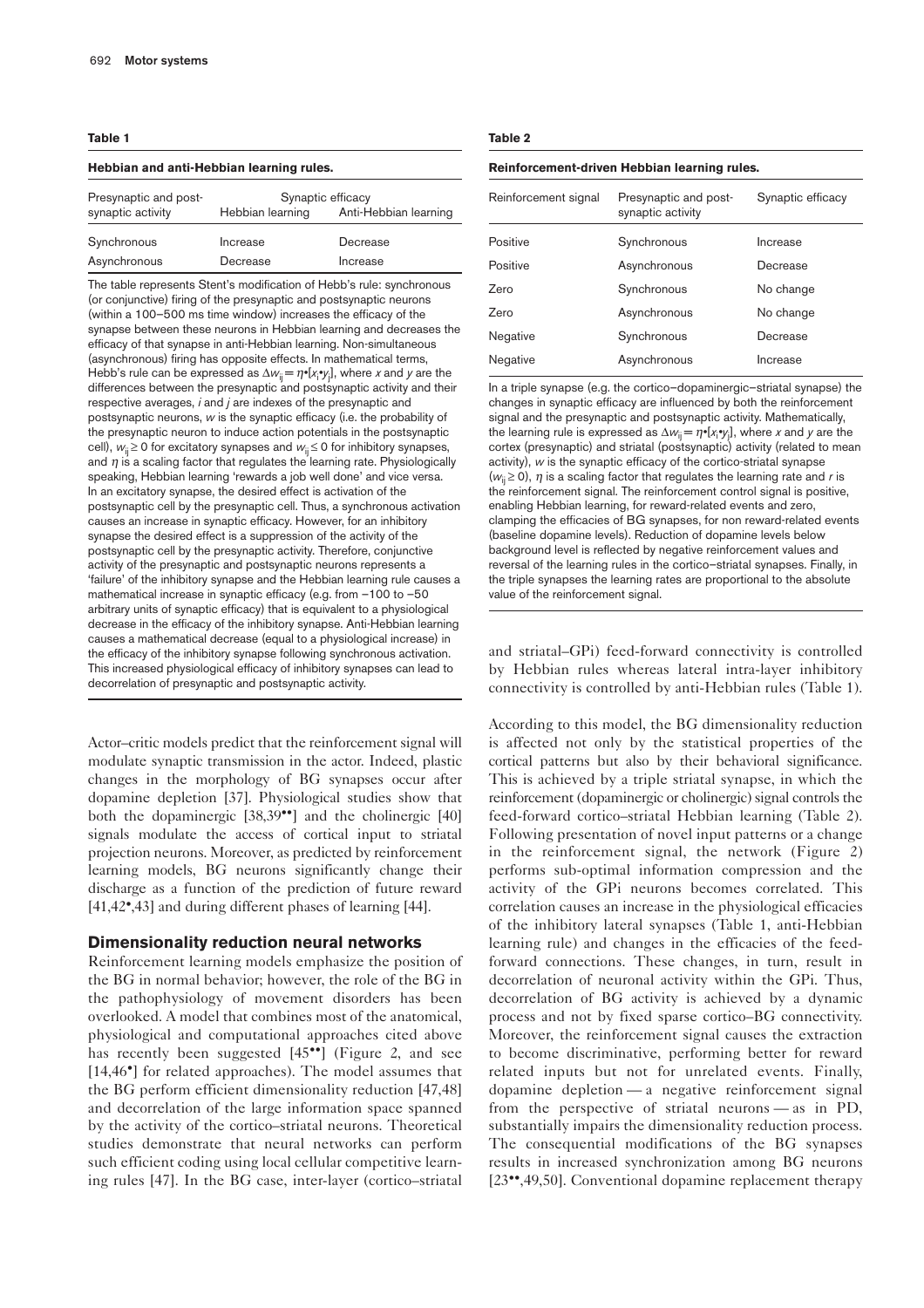restores the background level of dopamine. However, the intermittent pulsatile nature of the treatment causes inevitable fluctuations in striatal dopamine [51]. These fluctuations are randomly timed relative to the environment and therefore may result in the generation of random encoding and the development of dyskinesia.

# **Closing the loop, sequential behavior and conclusions**

The output of the BG is directed mainly towards the thalamus. Most models of the BG network assume that the thalamus acts as a simple relay station between the GPi and the frontal cortex. However, the projections from GPi to several thalamic nuclei, the heavy back projections from the cortex to the thalamus and to the reticular nucleus, the thalamo-striatal projections [52•,53••], and finally the complex thalamic network, suggest that the thalamus serves a more complicated role. In any case, at least part of the BG output is fed back through the thalamus to the frontal cortex and the striatum. Although it is not yet clear whether the system is a complete closed system or an open interconnected system [54,55], the gross anatomy of the BG is one of a semi-closed loop. This semi-closed loop allows the BG to play a key role in sequential behavior [56,57].

In conclusion, computational models have been instrumental in advancing our understanding of the BG in normal and pathological behavior. The reinforcement dimensionality reduction model of the BG circuitry uses the main features of many of these models, and provides insights into some of the mysteries of the BG. It explains the role of the anatomical numerical reduction and lateral connections in the BG, the tonic, background level of the neuronal reinforcement signal, and the physiological finding of independent and synchronized pallidal activity in normal and Parkinsonian states, respectively. Further studies of the predictions of this and other models should enable us to better shape realistic models of the BG, and to gain a better understanding of the role of the BG in health and disease.

## **Acknowledgments**

This study was supported in part by the Israeli Academy of Science and the US–Israel Bi-national Science Foundation. We thank Opher Donchin, Genela Morris and Eilon Vaadia for their critical reading and helpful suggestions. We thank Aeyal Raz, Gali Heimer, Joshua A Goldberg, Sharon Maraton, Thomas Boroud, Rony Paz, David Arkadir and Genella Morris for their physiological studies that form the basis of this manuscript.

### **References and recommended reading**

Papers of particular interest, published within the annual period of review, have been highlighted as:

- of special interest
- •• of outstanding interest
- 1. Gerfen CR, Wilson CJ: **The basal ganglia.** In *Handbook of Chemical Neuroanatomy, vol 12: Integrated Systems of the CNS, Part III*. Edited by Swanson LW, Bjorklund A, Hokfelt T. Elsevier Science; 1996:371-468.
- 2. Bolam JP, Hanley JJ, Booth PA, Bevan MD: **Synaptic organisation of** • **the basal ganglia.** *J Anat* 2000, **196**:527-542.

A summary of recent anatomical studies demonstrating that the organization of the BG pathways is more complex than previously suggested. Thus, the cortical input to the BG, in addition to innervating the spiny projection neurons, also innervates GABA interneurons, which, in turn, provide a feedforward inhibition of the spiny output neurons. Individual neurons of the GPe innervate BG output nuclei as well as the STN and substantia nigra pars compacta (SNc). About one quarter of them also innervate the GABAergic interneurons of the striatum and are in a position to control the output of the striatum powerfully. The authors conclude that the role of the indirect pathway is more complex than previously suggested, and that neurons of the GPe are in a position to control the activity of the whole BG.

- 3. Beiser DG, Hua SE, Houk JC: **Network models of the basal ganglia.** *Curr Opin Neurobiol* 1997, **7**:185-190.
- 4. Gillies A, Arbuthnott GW: **Computational models of the basal ganglia.** *Mov Disord* 2000, **15**:762-770.
- 5. Albin RL, Young AB, Penney JB: **The functional anatomy of basal ganglia disorders.** *Trends Neurosci* 1989, **12**:366-375.
- 6. DeLong MR: **Primate models of movement disorders of basal ganglia origin.** *Trends Neurosci* 1990, **13**:281-285.
- 7. Alexander GE, DeLong MR, Strick PL: **Parallel organization of functionally segregated circuits linking basal ganglia and cortex.** *Annu Rev Neurosci* 1986, **9**:357-381.
- 8. Percheron G, Francois C, Yelnik J, Fenelon G, Talbi B: **The basal ganglia related system of primates: definition, description and informational analysis.** In *The basal ganglia IV*. Edited by Percheron G, McKenzie JS, Feger J. New York: Plenum Press; 1994:3-20.
- 9. Parent A, Hazrati LN: **Anatomical aspects of information processing in primate basal ganglia.** *Trends Neurosci* 1993, **16**:111-116.
- 10. Mink JW: **The basal ganglia: focused selection and inhibition of competing motor programs.** *Prog Neurobiol* 1996, **50**:381-425.
- 11. Berns GS, Sejnowski TJ: **How the basal ganglia make decisions.** In *Neurobiology of Decision Making*. Edited by Damasio A, Damasio H, Christen Y. Berlin: Springer-Verlag; 1996:101-114.
- 12. Parent A, Sato F, Wu Y, Gauthier J, Levesque M, Parent M: • **Organization of the basal ganglia: the importance of axonal collateralization.** *Trends Neurosci* 2000, **23(Suppl 10)**:S20-S27.

A summary of recent single-axon or single-cell labeling studies in both rodents and primates. These studies have revealed the presence of various types of projection neurons with profusely collateralized axons within each of the major components of the BG.

- 13. Koos T, Tepper JM: **Inhibitory control of neostriatal projection neurons by GABAergic interneurons.** *Nat Neurosci* 1999, **2**:467-472.
- 14. Wickens JR, Oorshcot DE: **Neuronal dynamics and surround**
- •• **inhibition in the neostriatum: a possible connection.** In *Brain Dynamics and the Striatal Complex*. Edited by Miller R, Wickens JR. Australia: Harwood Academic Publishers; 2000:141-150.

A thorough review of the mutual inhibition domain model of striatal function. The model put forward the idea that mutual inhibition in a domain of striatal spiny projection neurons is a central principle of BG organization. Each domain is defined as a population of striatal neurons that have mutually inhibitory connections. The prevailing dynamics within a domain is one of competition, with very few neurons active simultaneously. The number of striatal domains is remarkably similar to the number of GPi neurons. Further development of the domain hypothesis suggests that high competition levels within domains are favored by high levels of dopamine and correspond to limb movements, whereas a low competition level (favored by acetylcholine) corresponds to muscular coactivation and fixation of the limbs.

15. Boraud T, Bezard E, Bioulac B, Gross CE: **Ratio of inhibited to** •• **activated pallidal neurons decreases dramatically during passive limb movement in the MPTP-treated monkey.** *J Neurophysiol* 2000, **83**:1760-1763.

The action–selection model implies a ratio of inhibited-to-activated (I/A) neurons < 1 in the GPi of normal subjects, and a drastic decrease of this ratio in the Parkinsonian state. In the normal animal, most GPi cells were linked to a single joint and the I/A ratio of arm- and leg-related neurons was 0.22. In the MPTP (1-methyl-4-phenyl-1,2,3,6-tetrahydropyridine)-treated monkey, the number of movement-related neurons increased, the I/A ratio dropped significantly to 0.03, and most responding cells were linked to several joints.

- 16. Bergman H, Wichmann T, DeLong MR: **Reversal of experimental parkinsonism by lesions of the subthalamic nucleus.** *Science* 1990, **249**:1436-1438.
- 17. Benabid AL, Krack PP, Benazzouz A, Limousin P, Koudsie A, Pollak P: **Deep brain stimulation of the subthalamic nucleus for**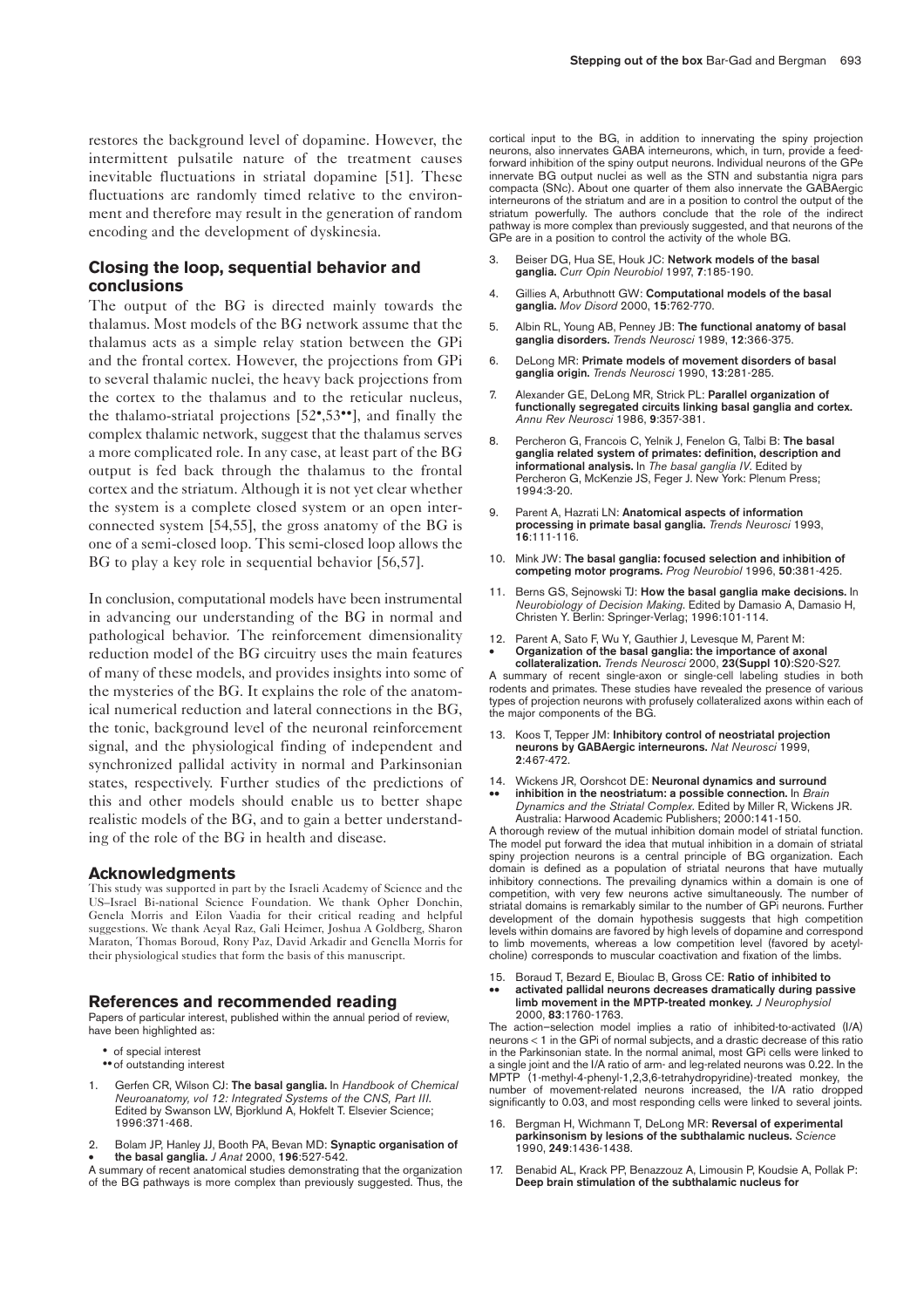**Parkinson's disease: methodologic aspects and clinical criteria.** *Neurology* 2000, **55**:S40-S44.

- 18. Aizman O, Brismar H, Uhlen P, Zettergren E, Levey AI, Forssberg H,
- •• Greengard P, Aperia A: **Anatomical and physiological evidence for D1 and D2 dopamine receptor colocalization in neostriatal neurons.** *Nat Neurosci* 2000, **3**:226-230.

Confocal microscopy is used here to demonstrate that virtually all striatal neurons, both *in vitro* and *in vivo*, contain dopamine receptors of both classes. The authors also provide functional evidence for such colocalization: in essentially all neurons examined, a D1 dopamine receptor agonist inhibited both the Na+/K+ pump and tetrodotoxin (TTX)-sensitive sodium channels, and D2 dopamine receptor agonist activated TTX-sensitive solium channels. Thus, D1 and D2 agonists functionally interact in virtually all dopamine-responsive neurons within the striatum.

- 19. Wu Y, Richard S, Parent A: **The organization of the striatal output system: a single-cell juxtacellular labeling study in the rat.** *Neurosci Res* 2000, **38**:49-62.
- 20. Nicola SM, Surmeier J, Malenka RC: **Dopaminergic modulation of** • **neuronal excitability in the striatum and nucleus accumbens.** *Annu Rev Neurosci* 2000, **23**:185-215.

A summary of recent electrophysiological studies, showing that dopamine alters both voltage-dependent conductances and synaptic transmission, resulting in state-dependent modulation of target striatal cells. The authors suggest that dopamine action in the striatum is best characterized as the consequences of D1 receptor activation. The net effect of D1 activation is to enhance the activity of cells that are in the up state while depressing the activity of cells in the down state. Thus, the net result of dopamine cannot be described as pure excitation or inhibition. The authors suggest that dopamine increases the signal-to-noise relations of striatal activity.

- 21. Obeso JA, Rodriguez-Oroz MC, Rodriguez M, DeLong MR, Olanow CW: **Pathophysiology of levodopa-induced dyskinesias in Parkinson's disease: problems with the current model.** *Ann Neurol* 2000, **47**:S22-S32.
- 22. Jaeger D, Kita H, Wilson CJ: **Surround inhibition among projection neurons is weak or nonexistent in the rat neostriatum.** *J Neurophysiol* 1994, **72**:2555-2558.
- 23. Raz A, Vaadia E, Bergman H: **Firing patterns and correlations of**
- •• **spontaneous discharge of pallidal neurons in the normal and the tremulous 1-methyl-4-phenyl-1,2,3,6-tetrahydropyridine vervet model of parkinsonism.** *J Neurosci* 2000, **20**:8559-8571.

Recording of simultaneous activity of several neurons in the GPe and GPi of vervet monkeys, before and after systemic treatment with MPTP and development of Parkinsonism with tremor. In healthy monkeys, only a few GPe and GPi cells displayed significant 3–19 Hz oscillations, and cross-correlation analysis revealed a very low level of correlated activity between pallidal neurons. After MPTP treatment, ~40% of pallidal cells developed significant oscillations and 40% of the cross-correlograms had significant oscillations. The results illustrate that MPTP treatment changes the pattern of activity and synchronization in the GPe and GPi.

- 24. Tunstall MJ, Kean A, Wickens JR, Oorshcot DE: **Inhibitory interactions between spiny projection neurons of the striatum: a physiological and anatomical study.** *Abstracts of the VIIth meeting of the International Basal Ganglia Society (IBAGS)* 2001:38.
- 25. Oorshcot DE: **Total number of neurons in the neostriatal, pallidal, subthalamic, and substantia nigral nuclei of the rat basal ganglia: a stereological study using the cavalieri and optical dissector methods.** *J Comp Neurol* 1996, **366**:580-599.
- 26. Brown LL: **Somatotopic organization in rat striatum: evidence for a combinational map.** *Proc Natl Acad Sci USA* 1992, **89**:7403-7407.
- 27. Graybiel AM, Aosaki T, Flaherty AW, Kimura M: **The basal ganglia and adaptive motor control.** *Science* 1994, **265**:1826-1831.
- 28. Takada M, Tokuno H, Nambu A, Inase M: **Corticostriatal projections from the somatic motor areas of the frontal cortex in the macaque monkey: segregation versus overlap of input zones from the primary motor cortex, the supplementary motor area, and the premotor cortex.** *Exp Brain Res* 1998, **120**:114-128.
- 29. Kincaid AE, Zheng T, Wilson CJ: **Connectivity and convergence of single corticostriatal axons.** *J Neurosci* 1998, **18**:4722-4731.
- 30. Wilson CJ: **Striatal circuitry: categorically selective, or selectively**
- •• **categorical?** In *Brain Dynamics and the Striatal Complex*. Edited by Miller R, Wickens JR. Australia: Harwood Academic Publishers; 2000:289-306.

A summary of single axon tracing studies by Chris Wilson's group. The mean distance between synapses of the cortico–striatal projections is approxi-mately 10 µm, so axons form a maximum of 40 synapses within the dendritic volume of a spiny neuron. There are approximately 3000 spiny neurons

located within the volume of the dendrites of one spiny cell, so each axon must contact < 1% of all cells in its axonal arborization. Approximately 400,000 cortical axons innervate the volume of the dendritic tree of one spiny cell; however, each striatal cell receives fewer than 10,000 cortical synapses. It is therefore concluded that striatal neurons with totally overlapping dendritic volumes have few presynaptic cortical axons in common, and cortical cells with overlapping axons have few striatal target neurons in common.

31. Turner RS, DeLong MR: **Corticostriatal activity in primary motor** •• **cortex of the macaque.** *J Neurosci* 2000, **20**:7096-7108.

Physiological studies of neurons in the primary motor cortex have failed to find neurons that can be activated from both striatum and peduncle. In contrast to the cortico–peduncle neurons, the cortico–striatal cells have low conduction velocity, low spontaneous rate and rarely show muscle-like load effects, and their activity is strongly directional.

- 32. Hoover JE, Strick PL: **The organization of cerebellar and basal ganglia outputs to primary motor cortex as revealed by retrograde transneuronal transport of herpes simplex virus type 1.** *J Neurosci* 1999, **19**:1446-1463.
- 33. Robbins TW, Everitt BJ: **Neurobehavioural mechanisms of reward and motivation.** *Curr Opin Neurobiol* 1996, **6**:228-236.
- 34. Schultz W: **Predictive reward signal of dopamine neurons.** *J Neurophysiol* 1998, **80**:1-27.
- Sutton RS, Barto AG: *Reinforcement Learning An Introduction*. Cambridge, Massachusetts: MIT Press; 1998.
- 36. Doya K: **Complementary roles of basal ganglia and cerebellum in learning and motor control.** *Curr Opin Neurobiol* 2000, **10**:732-739.
- 37. Ingham CA, Hood SH, Taggart P, Arbuthnott GW: **Plasticity of synapses in the rat neostriatum after unilateral lesion of the nigrostriatal dopaminergic pathway.** *J Neurosci* 1998, **18**:4732-4743.
- 38. Centonze D, Gubellini P, Picconi B, Calabresi P, Giacomini P, Bernardi G: **Unilateral dopamine denervation blocks corticostriatal LTP.** *J Neurophysiol* 1999, **82**:3575-3579.
- 39. Kerr JN, Wickens JR: **Dopamine D-1/D-5 receptor activation is**
- •• **required for long-term potentiation in the rat neostriatum** *in vitro***.** *J Neurophysiol* 2001, **85**:117-124.

This study investigates the role of D1/D2 dopamine receptors in long-term potentiation (LTP) in the cortico–striatal pathway, using intracellular recording from striatal neurons in a slice preparation. LTP was blocked by dopamine depletion and by a D1 antagonist but was not blocked by a D2 antagonist. In dopamine-depleted slices, the ability to induce LTP could be restored by bath application of the dopamine D1 receptor agonist. These results show that activation of D1 receptors by either endogenous dopamine or exogenous dopamine agonists is a requirement for the induction of LTP in the cortico–striatal pathway.

- 40. Calabresi P, Centonze D, Gubellini P, Pisani A, Bernardi G: **Acetylcholine-mediated modulation of striatal function.** *Trends Neurosci* 2000, **23**:120-126.
- 41. Kawagoe R, Takikawa Y, Hikosaka O: **Expectation of reward modulates cognitive signals in the basal ganglia.** *Nat Neurosci* 1998, **1**:411-416.
- 42. Hassani OK, Cromwell HC, Schultz W: **Influence of expectation of** • **different rewards on behavior-related neuronal activity in the striatum.** *J Neurophysiol* 2001, **85**:2477-2489.

This study shows that expectation of reward influences neuronal activity in the striatum. Monkeys were trained to reach to a right or left target following a representation of a cue that signals the behavioral target and the future reward (one of two juices). Many striatal neurons show different level of task-related activity, depending on which liquid reward was predicted by the cue. As with similar studies, this study shows that striatal activity is proportional to the predicted outcome, even before the behavior towards that outcome is performed.

- 43. Gdowski MJ, Miller LE, Parrish T, Nenonene EK, Houk JC: **Context dependency in the globus pallidus internal segment during targeted arm movements.** *J Neurophysiol* 2001, **85**:998-1004.
- 44. Jog MS, Kubota Y, Connolly CI, Hillegaart V, Graybiel AM: **Building neural representations of habits.** *Science* 1999, **286**:1745-1749.
- 45. Bar-Gad I, Havazelet Heimer G, Goldberg JA, Ruppin E, Bergman H: •• **Reinforcement driven dimensionality reduction a model for information processing in the basal ganglia.** *J Basic Clin Physiol Pharmacol* 2000, **11**:305-320.

This paper introduces the model in which the BG reduce the dimensionality of cortical information using optimal extraction methods. Efficient reduction is achieved when all or most of the information contained within the original space is preserved. In contrast to action–selection models, the dimensionality reduction model does not force a single selection but rather facilitates